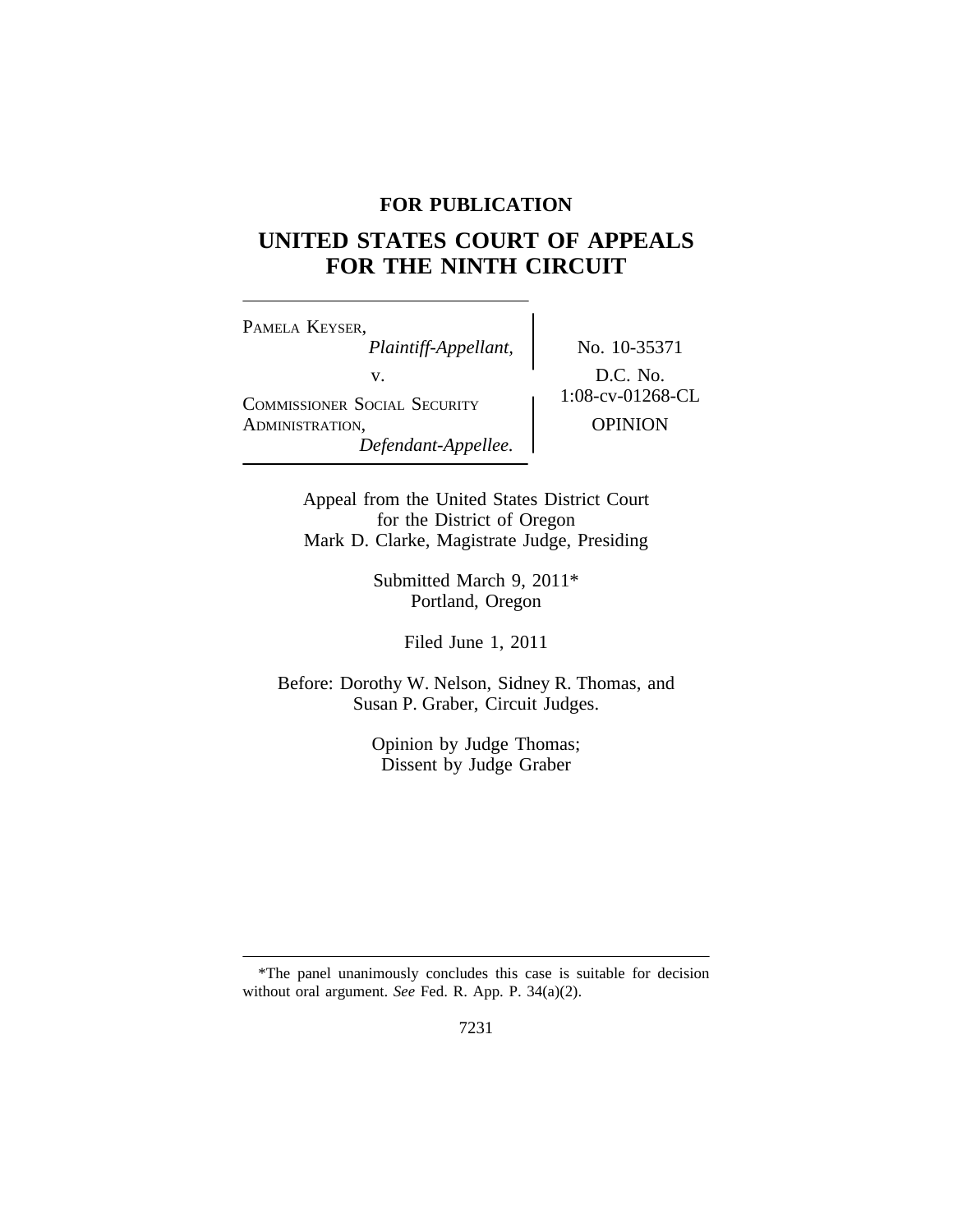## **COUNSEL**

Tim Wilborn, Wilborn Law Office, P.C., Oregon City, Oregon, for the appellant.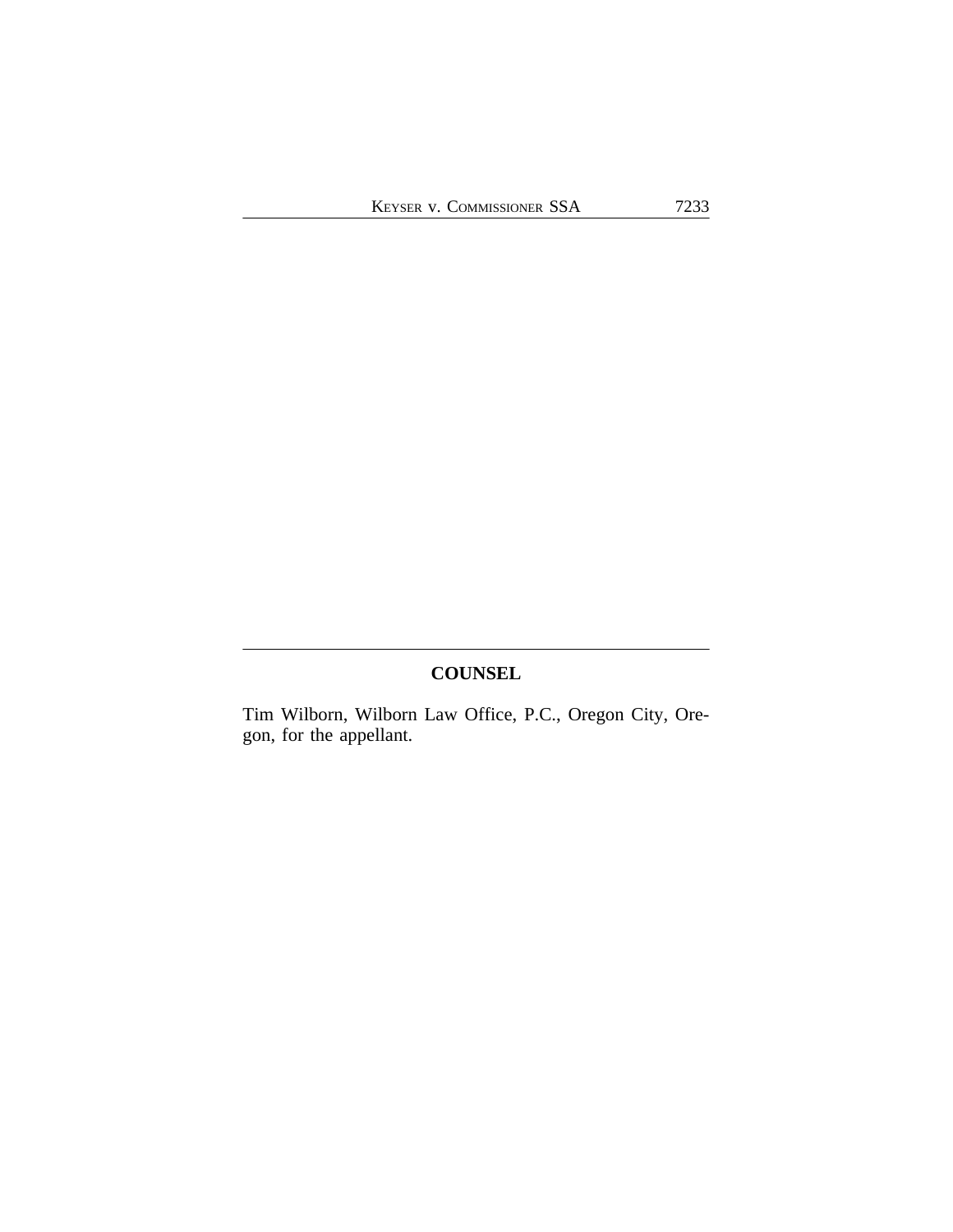Dwight C. Holton, United States Attorney, Adrian L. Brown, Assistant United States Attorney; David Morado, Regional Chief Counsel; Benjamin J. Groebner, Assistant Regional Counsel, Seattle, Washington, for the appellee.

### **OPINION**

#### THOMAS, Circuit Judge:

Pamela Keyser appeals the district court's decision affirming the Commissioner of Social Security's denial of her applications for disability insurance benefits and supplemental security income benefits under Titles II and XVI of the Social Security Act. We have jurisdiction under 28 U.S.C. § 1291. We reverse and remand for further proceedings.

I

Pamela Keyser applied for disability benefits based on combined impairments including bullous emphysema, depression, anxiety, and bipolar disorder. Keyser alleges that her disability began when her right lung collapsed. Her lung was surgically repaired and she was discharged eight days later. Keyser was advised that the chance of either her right lung collapsing again, or her left lung collapsing for the first time, was as high as thirty percent. Two of Keyser's treating physicians, Dr. Marc Jacobs and Dr. Stephen Knapp, reported that Keyser was unable to work because of her severe emphysema and potential for another collapsed lung. In addition to these physical ailments, Drs. Jacobs and Knapp reported that Keyser suffered from severe depression and generalized anxiety disorder, which also impacted her ability to work. Dr. Knapp referred Keyser to a psychiatrist, Dr. Monteverdi, who diagnosed Keyser with bipolar disorder, and paranoid and schizotypal personality traits. Dr. Monteverdi assessed Keyser's Global Assessment of Functioning**<sup>1</sup>** at 55 to 65 and

<sup>&</sup>lt;sup>1</sup><sup>"</sup>A GAF score is a rough estimate of an individual's psychological, social, and occupational functioning used to reflect the individual's need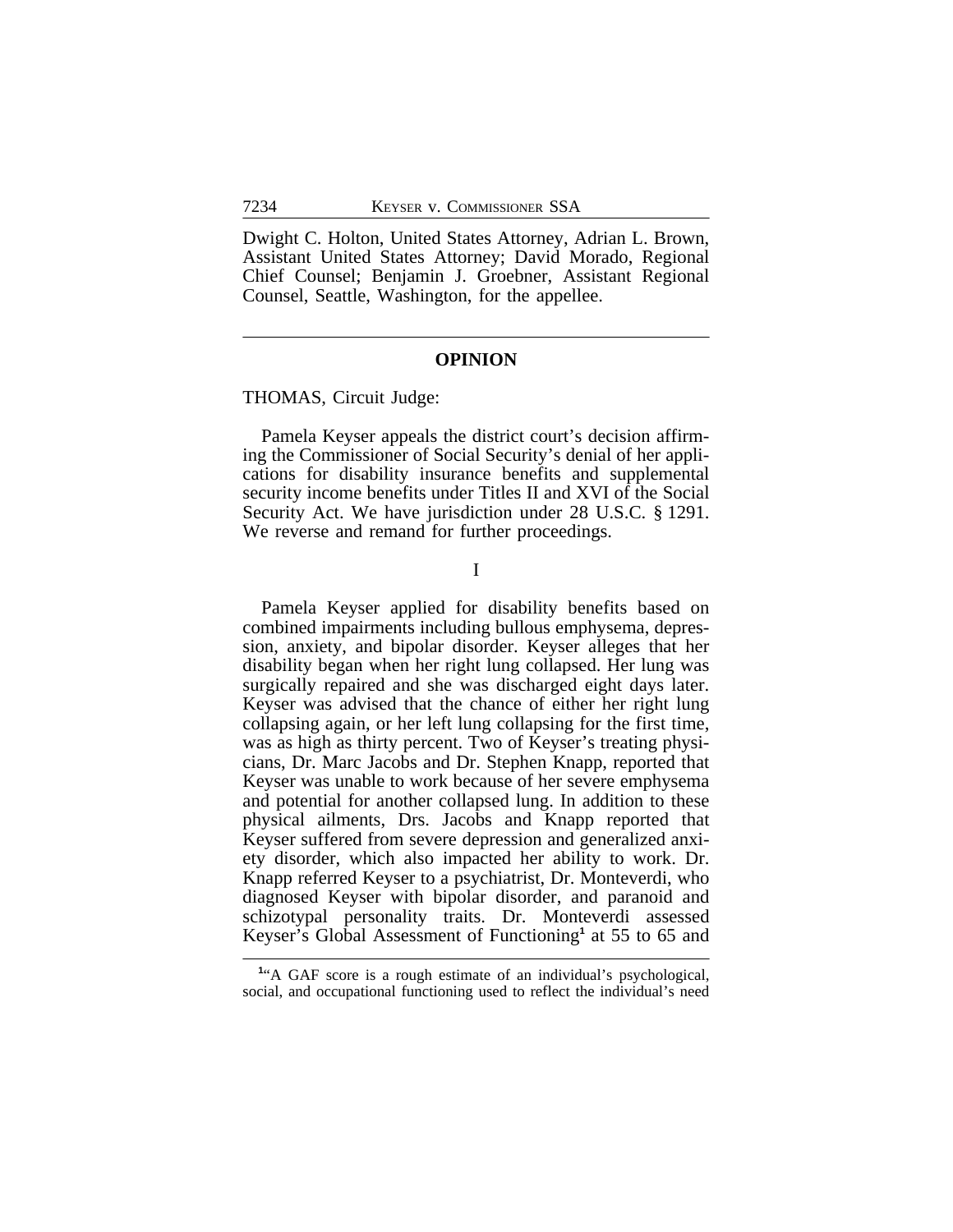completed a medical source statement indicating that Keyser had moderate limitations in a variety of areas.

A year after the onset of the disability, Dr. Lahman conducted an agency review of Keyser's psychiatric condition and reported his findings on a Psychiatric Review Technique Form. He noted that Keyser had medically determinable impairments of depression and anxiety, but concluded that the degree of limitation in three functional areas (restriction of activities of daily living, difficulties in maintaining social functioning, and difficulties in maintaining concentration, persistence, or pace) were mild. Dr. Lahman also reported that Keyser had no limitation in the fourth functional area (episodes of decompensation of extended duration).

During a hearing before an administrative law judge ("ALJ"), Keyser reported shortness of breath while working, which required her to sit or take breaks every half hour, and to nap two or three times daily for around one hour. She also testified that she has anxiety and paranoia, and a fear of collapsing another lung if she over-exerts herself. However, Keyser admitted that she sings in a rock-and-roll band approximately three times a week. Keyser's husband also testified at the hearing, confirming that her depression and bipolar disorder had worsened after her lung collapsed. He further testified that she needed to lie down ninety percent of the day because she was so easily fatigued.

The ALJ asked a vocational expert ("VE") who testified at Keyser's hearing to assume that a hypothetical worker could lift twenty-pound items occasionally and ten-pound items frequently, that she could stand or walk no more than six hours in an eight-hour workday, and that she needed to avoid exposure to fumes, odors, dusts, gases, and otherwise poor ventila-

for treatment." *Vargas v. Lambert*, 159 F.3d 1161, 1164 n.2 (9th Cir. 1998).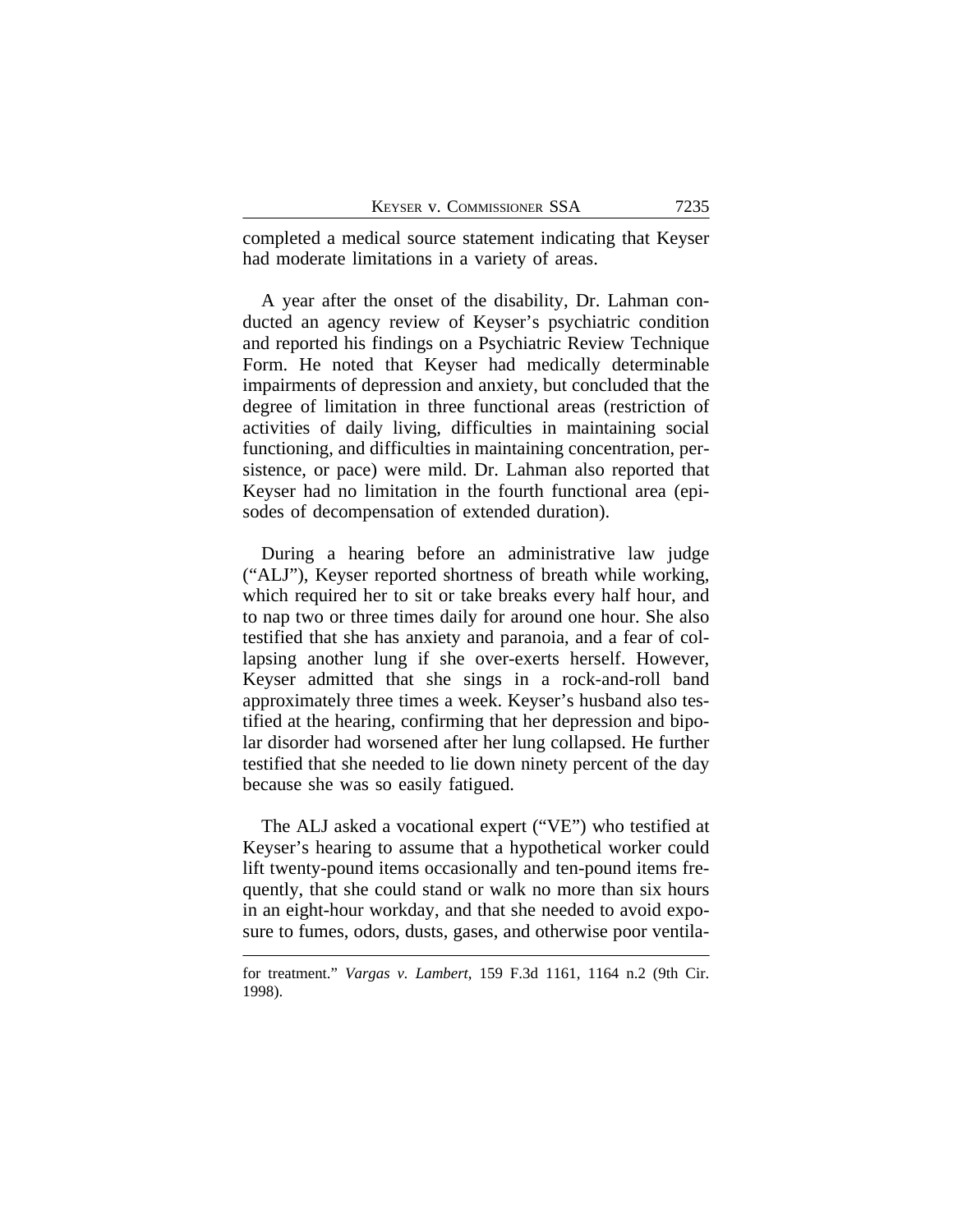tion. Based on these limitations, the VE testified that this hypothetical worker could not maintain Keyser's prior work as a grocery store cashier, because that would require her to remain on her feet for the majority of the day, but that she could work as a different kind of cashier, classified as Cashier I or II. Although a Cashier I position is classified as a semiskilled job, the VE explained that a Cashier II position involves only unskilled, simple, and routine work. The VE then noted that there were 1.2 million cashier jobs in the national economy, with 43,000 positions in the state of Oregon. The VE further limited the state-specific number to 12,696 positions to account for Keyser's need to be sitting.

The ALJ issued a written decision denying Keyser disability benefits. The ALJ determined that Keyser's emphysema was a severe impairment. However, the ALJ noted that "while the claimant's bipolar disorder is a medically determinable impairment, it is not severe. Such was the conclusion of the state agency medical consultant, Frank Lahman, PhD, . . . as found in the psychiatric review technique form." The ALJ then determined that Keyser did not meet or equal any of the listed respiratory impairments. Finally, the ALJ reviewed the record, including the opinions of Drs. Jacobs, Knapp, and Monteverdi, and the lay testimony of Keyser and Keyser's husband. The ALJ concluded that although Keyser could not perform any of her prior work, she could perform work as a Cashier II and that a significant number of Cashier II positions exist in the national economy.

The Appeals Council declined to review the ALJ's disability determination. Keyser appealed to the United States District Court for the District of Oregon, which affirmed the ALJ's denial of disability. Keyser now appeals.

#### II

**[1]** Social Security Regulations set out a five-step sequential process for determining whether an applicant is disabled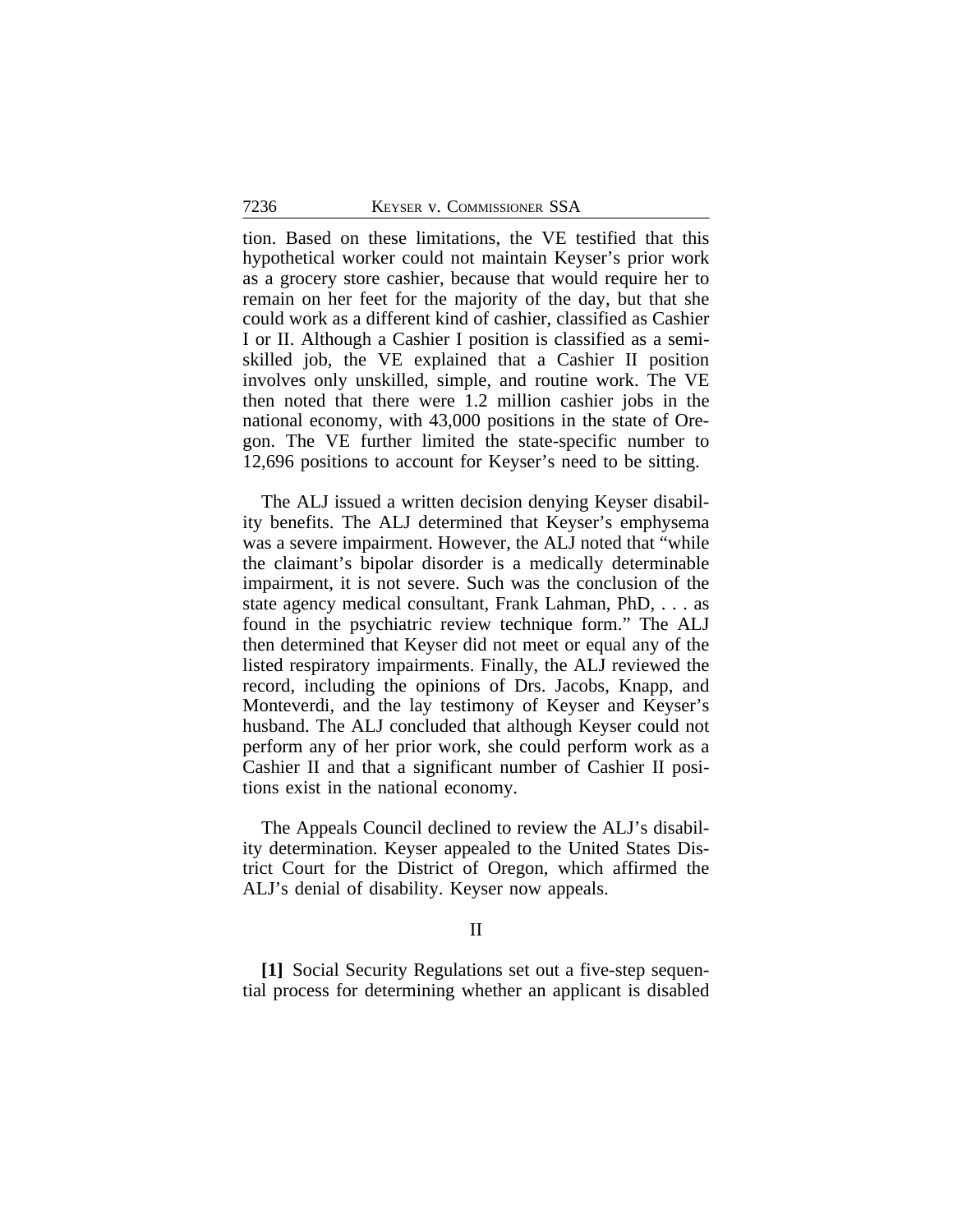KEYSER V. COMMISSIONER SSA 7237

within the meaning of the Social Security Act. *See* 20 C.F.R. § 404.1520. The five-steps are: (1) Is the claimant presently working in a substantially gainful activity? (2) Is the claimant's impairment severe? (3) Does the impairment meet or equal one of a list of specific impairments described in the regulations? (4) Is the claimant able to perform any work that he or she has done in the past? and (5) Are there significant numbers of jobs in the national economy that the claimant can perform? *See Tackett v. Apfel*, 180 F.3d 1094, 1098-99 (9th Cir. 1999).

In this case, the ALJ erred in steps two and three by failing to follow the procedures proscribed in 20 C.F.R. § 404.1520a for determining whether Keyser has a severe mental impairment and, if so, determining whether that impairment meets or equals any of the listed impairments.

**[2]** In step two of the disability determination, an ALJ must determine whether the claimant has a medically severe impairment or combination of impairments. In making this determination, an ALJ is bound by 20 C.F.R. § 404.1520a. That regulation requires those reviewing an application for disability to follow a special psychiatric review technique. 20 C.F.R. § 404.1520a. Specifically, the reviewer must determine whether an applicant has a medically determinable mental impairment, *id*. § 404.1520a(b), rate the degree of functional limitation for four functional areas, *id*. § 404.1520a(c), determine the severity of the mental impairment (in part based on the degree of functional limitation), *id*.  $§$  404.1520a(c)(1), and then, if the impairment is severe, proceed to step three of the disability analysis to determine if the impairment meets or equals a specific listed mental disorder, *id*. § 404.1520a(c)(2).

**[3]** At the first two levels of review, this technique is documented in a Psychiatric Review Technique Form ("PRTF"). *Id.* § 404.1520a(e). At hearings before an ALJ or the Appeals Council, however, the Commissioner must "document appli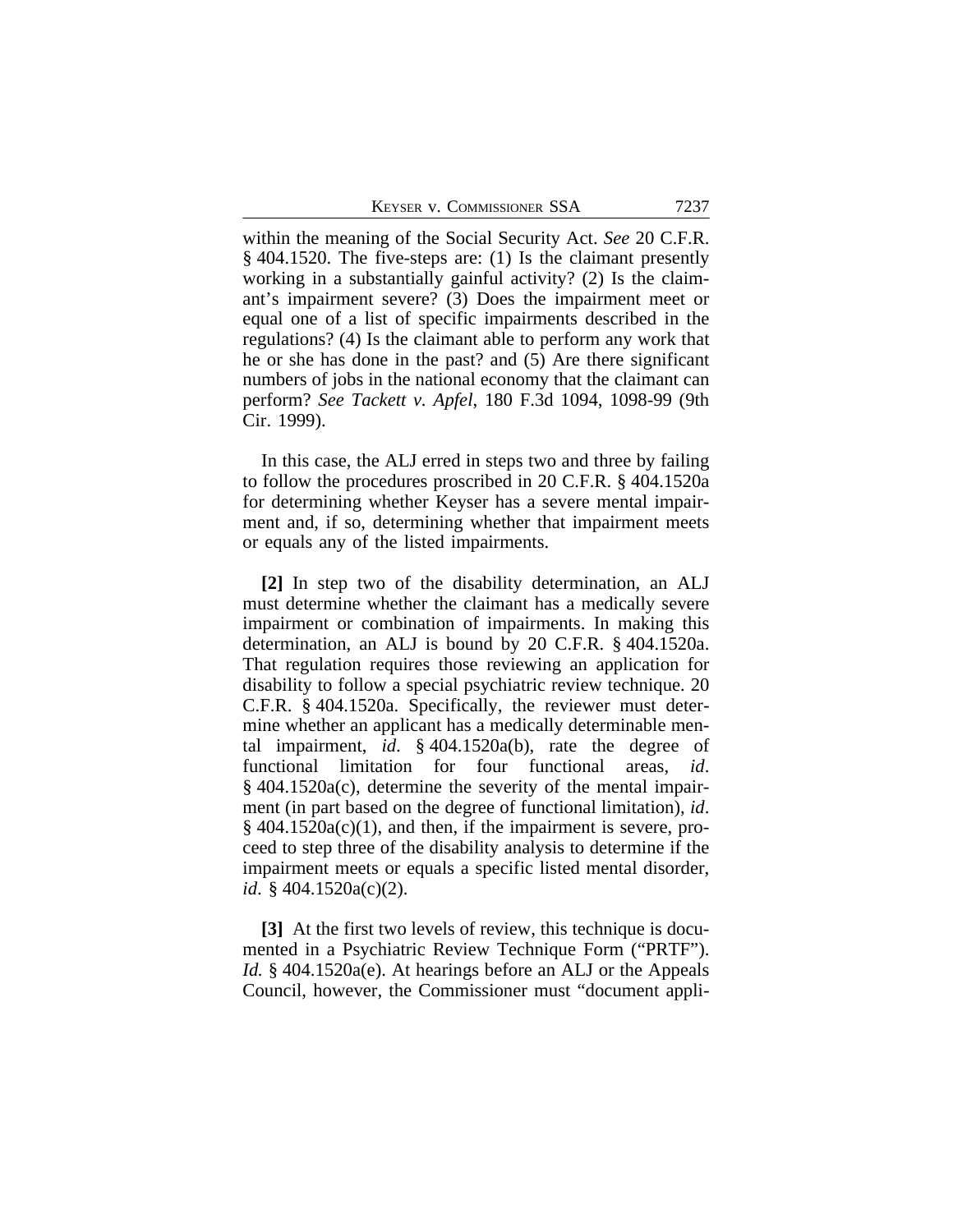cation of the technique in the decision." *Id.* Specifically, "the written decision *must* incorporate the pertinent findings and conclusions based on the technique" and "*must* include a specific finding as to the degree of limitation in each of the functional areas." *Id*. § 404.1520a(e)(4) (emphasis added); *see also* Revised Medical Criteria for Evaluating Mental Disorders and Traumatic Brain Injury, 65 Fed. Reg. 50,746, 50,757-58 (Aug. 21, 2000) (to be codified at 20 C.F.R. pt. 404 & 416) ("The primary purpose of the final rules is to describe the technique, as distinct from the [PRTF], and to require the use of the technique in all determinations and decisions at all levels of the administrative review process . . . ."). In other words, the regulations contemplate that written decisions at the ALJ and Appeals Council levels should contain a "narrative rationale," instead of the "checklist of . . . conclusions" found in a PRTF. *See* 65 Fed. Reg. at 50,757-58.

**[4]** The question, then, is what consequences attach in failing to append the PRTF or incorporate its findings in the written ALJ decision. We previously analyzed this question under the predecessor regulation, and concluded it was reversible error. In *Gutierrez v. Apfel*, we held that the failure of the ALJ to complete and append the PRTF, as required at the time, required reversal of the district court's decision upholding the ALJ's denial of benefits. *Gutierrez*, 199 F.3d 1048, 1050 (9th Cir. 2000), *superseded by regulation as stated in Blackmon v. Astrue*, 719 F. Supp. 2d 80, 92 (D.D.C. 2010). When we decided *Gutierrez*, the ALJ was required to both make the specific findings, and attach the PRTF to the written decision. *See* 20 C.F.R. § 404.1520a(d)(2) (2000) ("For all cases involving mental disorders at the administrative law judge hearing or Appeals Council levels, the standard document will be appended to the decision."). When this rule was changed, the Commissioner explained that because the written decision must include "the pertinent findings and conclusions required in the application of the technique," requiring attachment "would only repeat information already required . . . and renders the PRTF redundant." Revised Medical Criteria for Eval-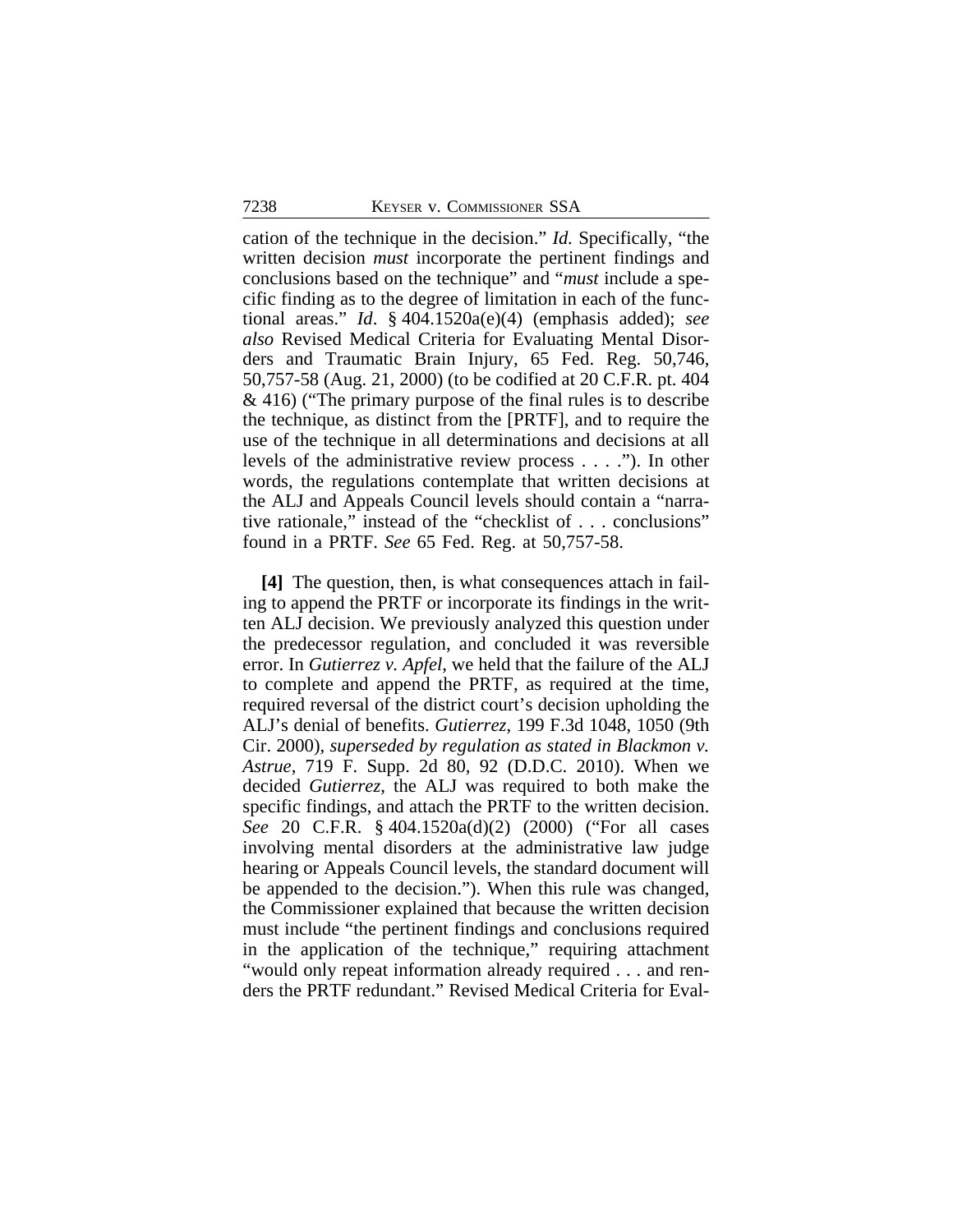uating Mental Disorders and Traumatic Brain Injury, 65 Fed. Reg. 50,746, 50,757-58 (Aug. 21, 2000) (to be codified at 20 C.F.R. pt. 404 & 416). Although the regulation no longer requires attachment of the PRTF, the *Gutierrez* analysis remains unchanged: the Social Security Regulations require the ALJ to complete a PRTF and append it to the decision, or to incorporate its mode of analysis into the ALJ's findings and conclusions.

Our sister circuits agree. *See Stambaugh v. Sullivan*, 929 F.2d 292, 296 (7th Cir. 1991), *superseded by regulation as stated in Burke v. Astrue*, 306 Fed. Appx. 312 (7th Cir. 2009) (ALJ's failure to evaluate claimant's alleged mental disorder or to document the procedure on a PRTF required reversal); *Hill v. Sullivan*, 924 F.2d 972, 975 (10th Cir. 1991) (same); *Montgomery v. Shalala*, 30 F.3d 98, 99-100 (8th Cir. 1994) (reversing and remanding because ALJ purported to evaluate mental disorder, but failed to do so in accordance with psychiatric review technique). As the Eleventh Circuit summarized in *Moore v. Barnhart*, 405 F.3d 1208, 1214 (11th Cir. 2005):

We thus join our sister circuits in holding that where a claimant has presented a colorable claim of mental impairment, the social security regulations require the ALJ to complete a PRTF and append it to the decision, or incorporate its mode of analysis into his findings and conclusions. Failure to do so requires remand.

**[5]** In this case, the written decision did not document the ALJ's application of the technique and did not include a specific finding as to the degree of limitation in any of the four functional areas. The decision simply referenced and adopted the PRTF completed earlier by Dr. Lahman. Under *Guiterrez*, this is insufficient to meet the requirements of 20 C.F.R. § 404.1520a(e) and constitutes legal error.

*Hoopai v. Astrue*, 499 F.3d 1071, 1077-78 (9th Cir. 2007), is not to the contrary. In *Hoopai*, the ALJ did in fact make an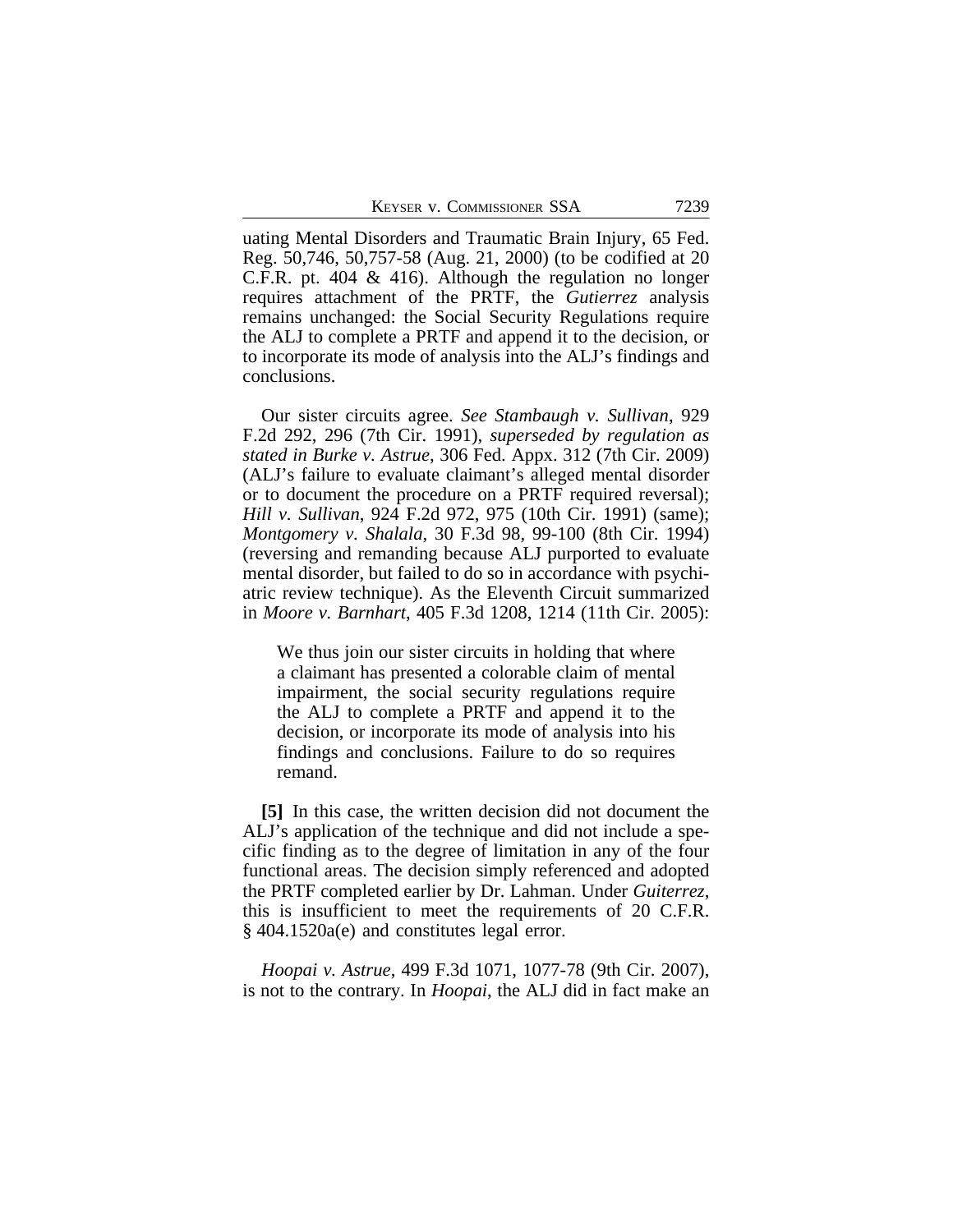explicit finding as to each of the four functional areas as required under 20 C.F.R. § 404.1520a(e). *Hoopai*, 499 F.3d at 1078 ("The ALJ clearly met this requirement by rating and assessing Hoopai's limitations in each of these four functional areas."). Hoopai's argument was that the ALJ was further required to document the considerations underlying the findings for those four areas. We rejected such an extensive requirement, concluding that a specific finding as to the four functional limitations was sufficient even without a finding "based on all of the enumerated functional limitations." *Id*. at 1077. In Keyser's case, in contrast, the ALJ did not state his findings as to the four functional areas as required by the plain language of 20 C.F.R.  $\S$  404.1520a(e).

## III

**[6]** An ALJ's failure to comply with 20 C.F.R. § 404.1520a is not harmless if the claimant has a "colorable claim of mental impairment." *Gutierrez,* 199 F.3d at 1051. The record demonstrates that Keyser has made such a claim. Keyser's treating doctors diagnosed her with bipolar disorder, and paranoid and schizotypal personality traits. Dr. Monteverdi completed a medical source statement indicating that she had moderate limitations in several areas including the ability to understand and remember detailed instructions, the ability to maintain attention and concentration for extended periods, the ability to interact appropriately with the general public or customers, the ability to accept instructions and respond appropriately to criticism from supervisors, the ability to maintain socially acceptable behavior, and the ability to respond to unexpected changes in the work place. She also received a Global Assessment of Functioning of 55 to 65, which indicates mild to moderate symptoms. Furthermore, Keyser's husband submitted a written statement and testified as to his wife's mental impairments and their impact on her ability to maintain employment. Thus, the ALJ's failure to follow 20 C.F.R. § 404.1520a(e) was not harmless because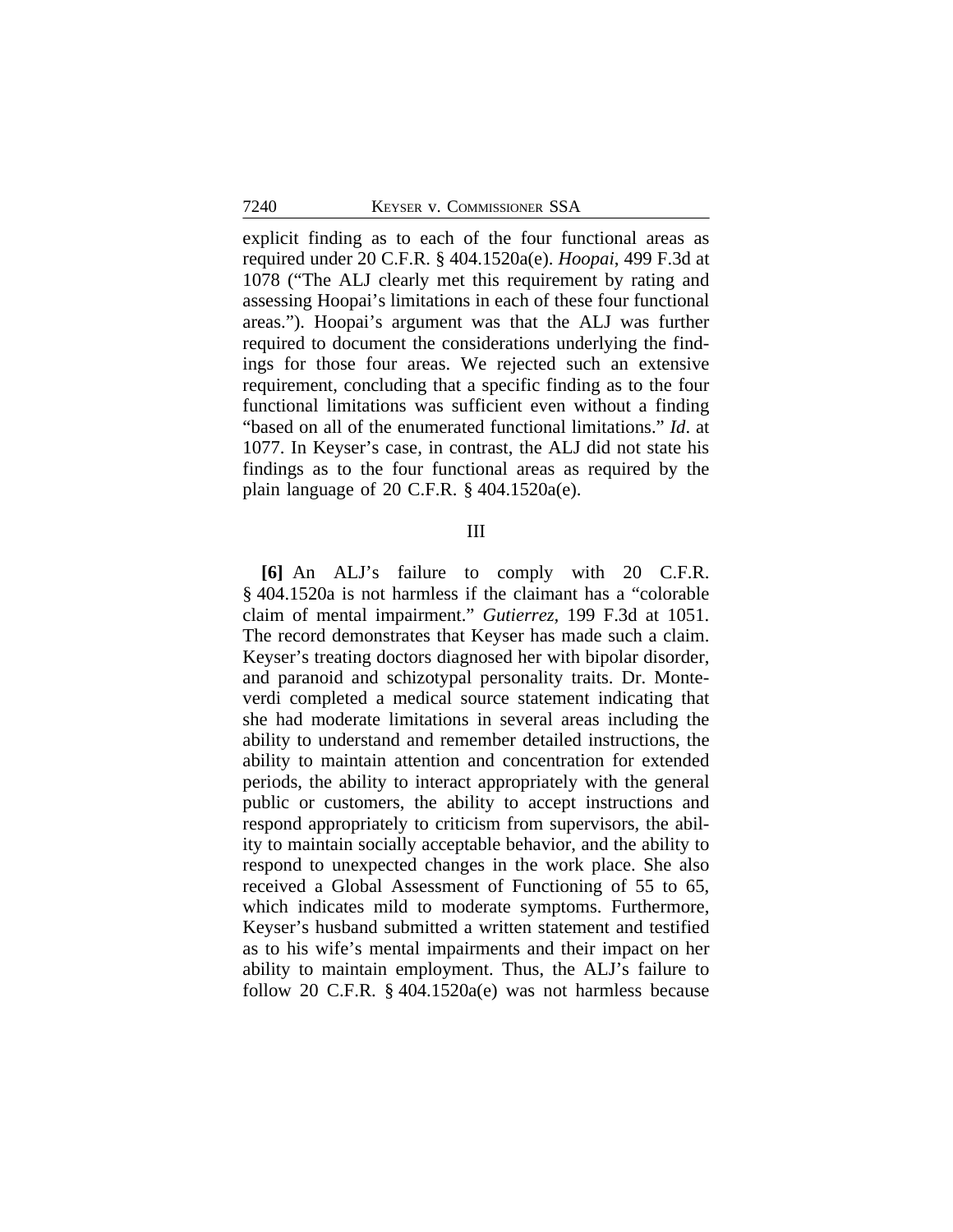Keyser has demonstrated a colorable claim of mental impairment.

The ALJ also erred at step three because he failed to consider whether Keyser's mental impairment met or equaled a listed impairment. *See* 20 C.F.R. § 404.1520a(d)(2) ("If your mental impairment(s) is severe, we will then determine if it meets or is equivalent in severity to a listed mental disorder."). This failure was understandable given the ALJ's adoption of Dr. Lahman's conclusion that the mental impairment was not severe. However, because we hold that the ALJ erred in his determination of the severity of Keyser's impairment at step two, we cannot determine whether the impairment was in fact severe, thereby triggering the meets or equals analysis under step three.

## IV

**[7]** In summary, we hold that the ALJ erred by failing to follow the requirements of 20 C.F.R. § 404.1520a in determining whether Keyser's mental impairments were severe and, if severe, whether they met or equaled a listed impairment. We reverse the judgment of the district court with instructions to remand to the ALJ to conduct a proper review of Keyser's mental impairments. We need not, and do not, reach any other issue urged by the parties.

## **REVERSED AND REMANDED WITH INSTRUC-TIONS.**

GRABER, Circuit Judge, dissenting:

I respectfully dissent because I find no error in the ALJ's decision. And, even assuming that the ALJ erred when he did not explicitly state his findings in each of the four functional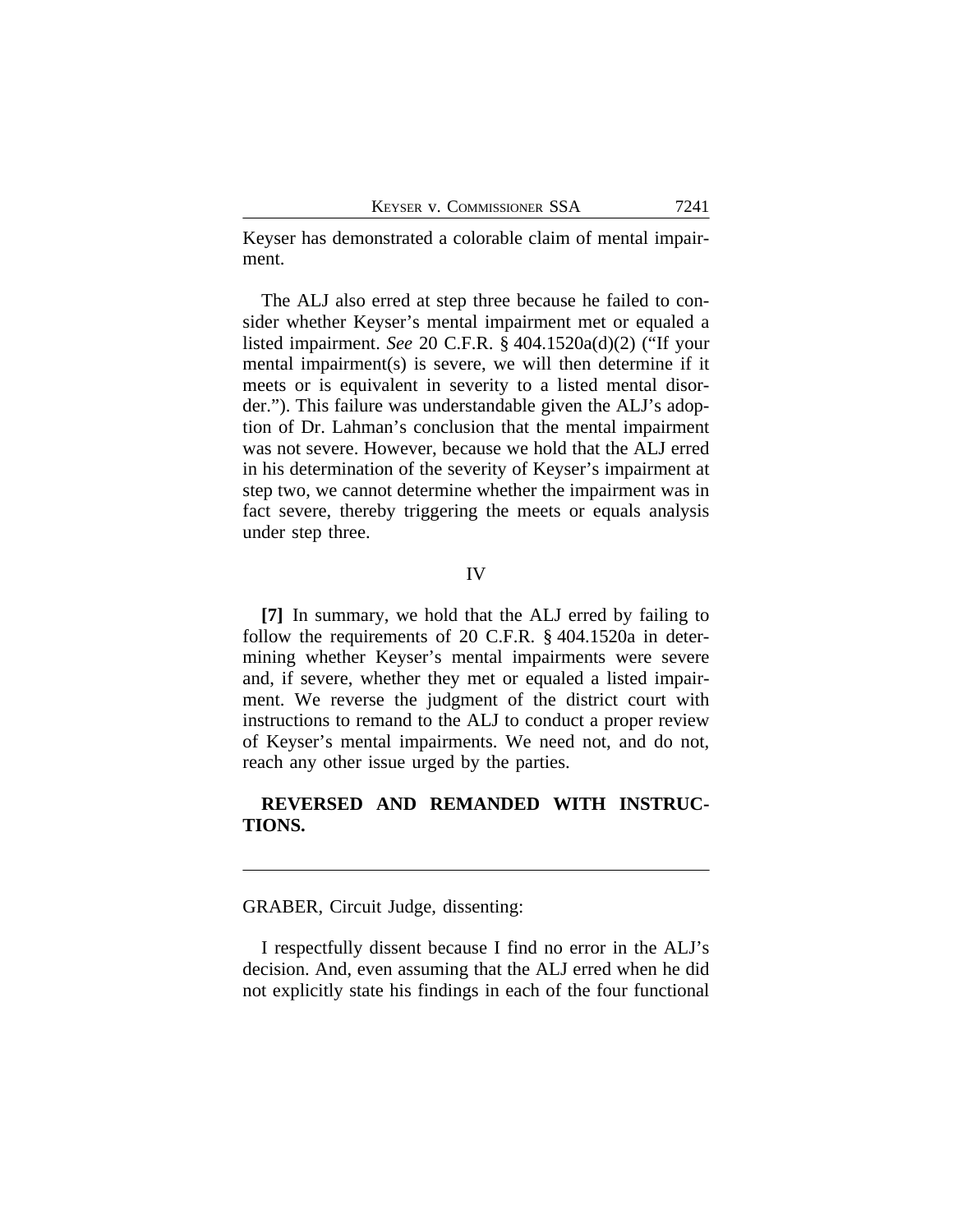areas prescribed by 20 C.F.R. § 404.1520a, that error is harmless. I therefore would affirm the denial of benefits.

The ALJ considered Keyser's mental problems and concluded that they did not add up to a severe impairment. "Such was the conclusion of the state agency medical consultant," the ALJ explained, "as found in the psychiatric review technique form" ("PRTF"). Although Keyser sought the help of Dr. Monteverdi only after the medical consultant's review, nothing in Dr. Monteverdi's reports caused the ALJ to question the earlier determination made by the consultant. To the contrary, the ALJ observed, "Dr. Monteverdi reported that, during the few times he treated [Keyser], she had responded well to medication." The ALJ also observed that Keyser had worked successfully for years under the primary diagnosis that Monteverdi gave her. For those reasons, all of which the record supports,**<sup>1</sup>** the ALJ determined that Keyser had no severe mental impairment.

Despite the substantial evidence underlying the ALJ's determination, the majority faults him for failing "to complete a PRTF and append it to [his] decision, or to incorporate its mode of analysis into [his] findings and conclusions." Maj. op. at 7239. In my view, the ALJ did incorporate the PRTF's mode of analysis into his findings and conclusions. He explicitly referenced the PRTF completed by the agency consultant and explained cogently why the consultant's analysis persuaded him even in light of Dr. Monteverdi's more recent assessments and treatment. The relevant regulation requires nothing more.**<sup>2</sup>**

**<sup>1</sup>** Indeed, consistent with Dr. Monteverdi's reports, Keyser admitted at her hearing that her mental troubles improved after she began to take the medication that Dr. Monteverdi had prescribed.

**<sup>2</sup>**That regulation, 20 C.F.R. § 404.1520a(e), places the "overall responsibility for assessing medical severity and for completing and signing the [PRTF]" on the agency consultant. At the hearing stage, § 404.1520(e)(4) requires the ALJ merely to "document application of the technique."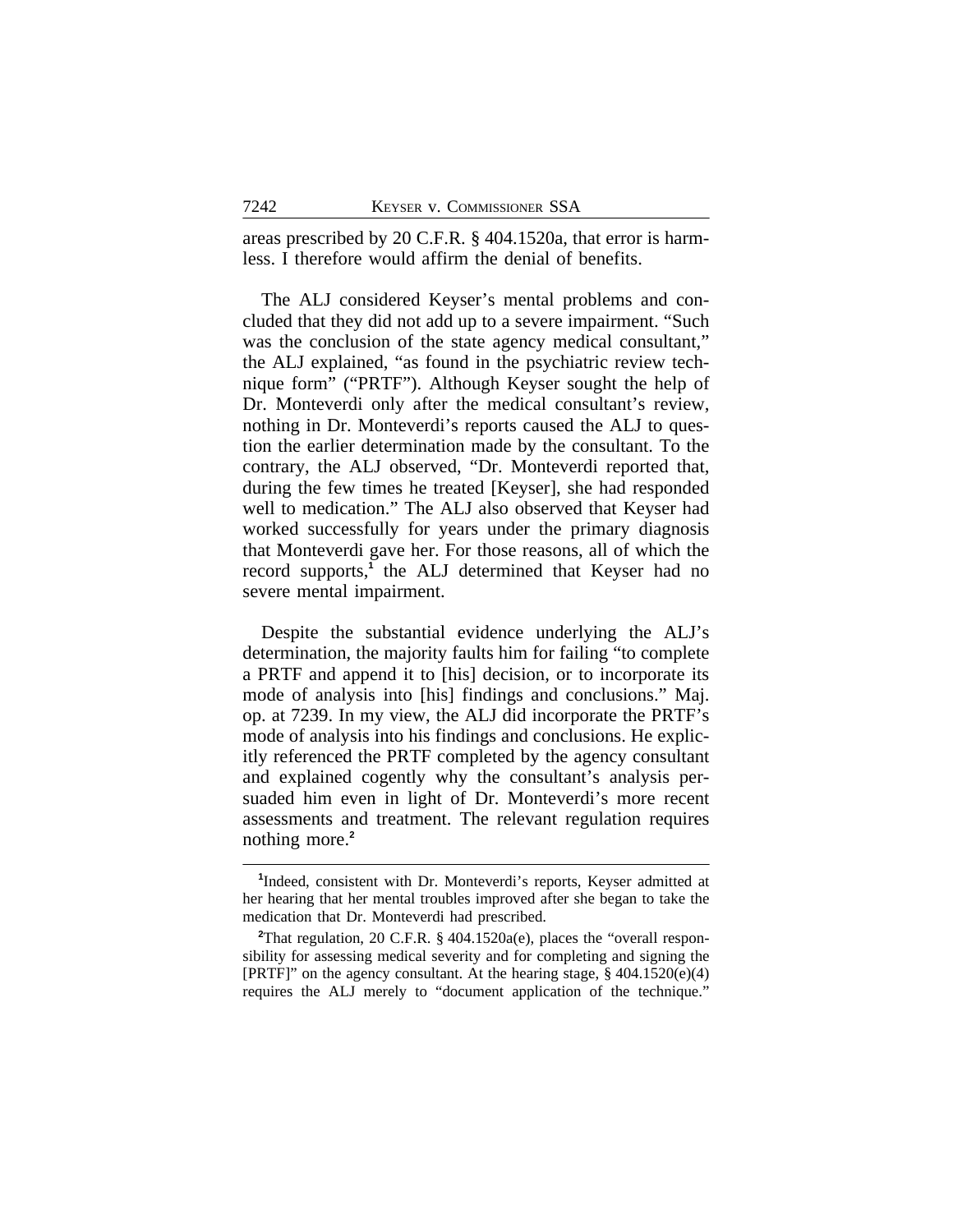In reaching the opposite conclusion, the majority relies too much on *Gutierrez v. Apfel*, 199 F.3d 1048 (9th Cir. 2000), and similar cases. As the majority acknowledges, the rules have changed since *Gutierrez*. Maj. op. at 7238. The agency amended § 404.1520a in September 2000 to excuse ALJs from the redundant process of having to document their application of the technique in written decisions and also having to complete the "checklist of . . . conclusions" in the PRTF. 65 Fed. Reg. 50,746-01, 50,757 (2000). "The PRTF (i.e., the form itself) should not be confused with application of the technique," the agency warned. *Id.* Unlike the PRTF, a decision documenting application of the technique will "include a more detailed explanation of the findings and conclusions reached, supported by a narrative rationale." *Id.* It is the amended rule, not the old one, that applies here.**<sup>3</sup>**

The ALJ followed the amended rule. His written decision provided precisely what the agency had in mind. He explained his conclusion with respect to the severity of Keyser's mental impairment and he supported that conclusion with a narrative rationale. Requiring the ALJ to go back and include the PRTF's checklist of conclusions, either by amending his written decision or by attaching a newly completed PRTF, restores the redundancy that the agency sought to eliminate. The majority nevertheless remands this nearly six-year-old case for just that empty exercise.

Even if it were error not to give more attention to the findings in the PRTF in the written decision, that error is harmless

Although  $\S$  404.1520(e)(4) states that the ALJ "must include a specific finding as to the degree of limitation in each of the functional areas," we have declined to read that provision stingily. *Hoopai v. Astrue*, 499 F.3d 1071, 1077-78 (9th Cir. 2007). And, in any case, the ALJ included such findings by *expressly incorporating* the agency consultant's conclusions "as found in the psychiatric review technique form."

**<sup>3</sup>**Keyser's hearing took place on October 30, 2007, and the ALJ issued his written decision on November 30, 2007.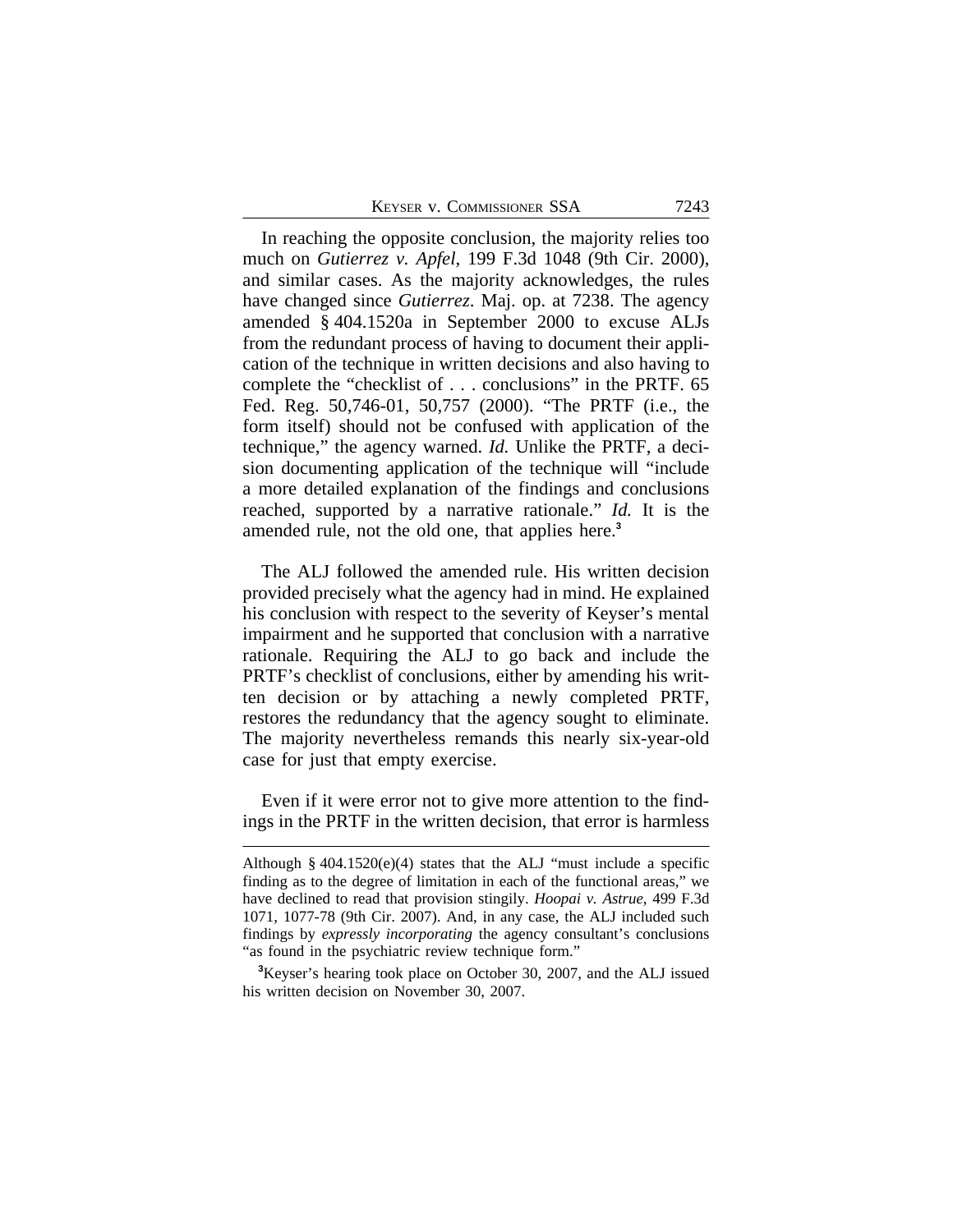here. We have recognized that an error "inconsequential to the ultimate nondisability determination" is harmless. *Stout v. Comm'r, Soc. Sec. Admin.*, 454 F.3d 1050, 1055 (9th Cir. 2006); *see also Carmickle v. Comm'r, Soc. Sec. Admin.*, 533 F.3d 1155, 1162 (9th Cir. 2008) (refusing to disturb an ALJ's decision, regardless of error, "[s]o long as there remains 'substantial evidence supporting the ALJ's conclusions' . . . and the error 'does not negate the validity of the ALJ's ultimate . . . conclusion' " *(quoting Batson v. Comm'r of Soc. Sec. Admin.*, 359 F.3d 1190, 1197 (9th Cir. 2004))). Applying the harmlessness analysis here, it is clear to me that the ALJ's failure to fill out the PRTF was inconsequential. There remains substantial evidence to support the ALJ's conclusion that Keyser had no severe mental impairment. The absence of a PRTF, which undoubtedly would repeat the same findings made by the agency's consultant, does not negate the validity of the ALJ's decision.

That analysis reveals yet another way in which *Gutierrez* differs from this case. In *Gutierrez*, 199 F.3d at 1051, the claimed mental impairment formed the "central" basis of the disability claim and the facts were far more suggestive of a severe mental impairment. Indeed, the ALJ agreed with the claimant that she suffered from "a serious mental impairment," but simply disagreed as to how long it would take for her to recover. *Id.* at 1050. In those circumstances, we could not say that the ALJ's failure to complete and attach a PRTF was inconsequential, so we sent the case back to the agency for reconsideration. *Id.* at 1051.

Here, by contrast, Keyser's *lung condition* formed the central basis for her claim. Only after her lung collapsed could she no longer work. As mentioned earlier, Keyser worked for years with bipolar disorder and, although she developed anxiety and depression after her lung collapsed, those problems *consistently improved* after Dr. Monteverdi gave her a new medication. The record firmly supports the ALJ's determina-